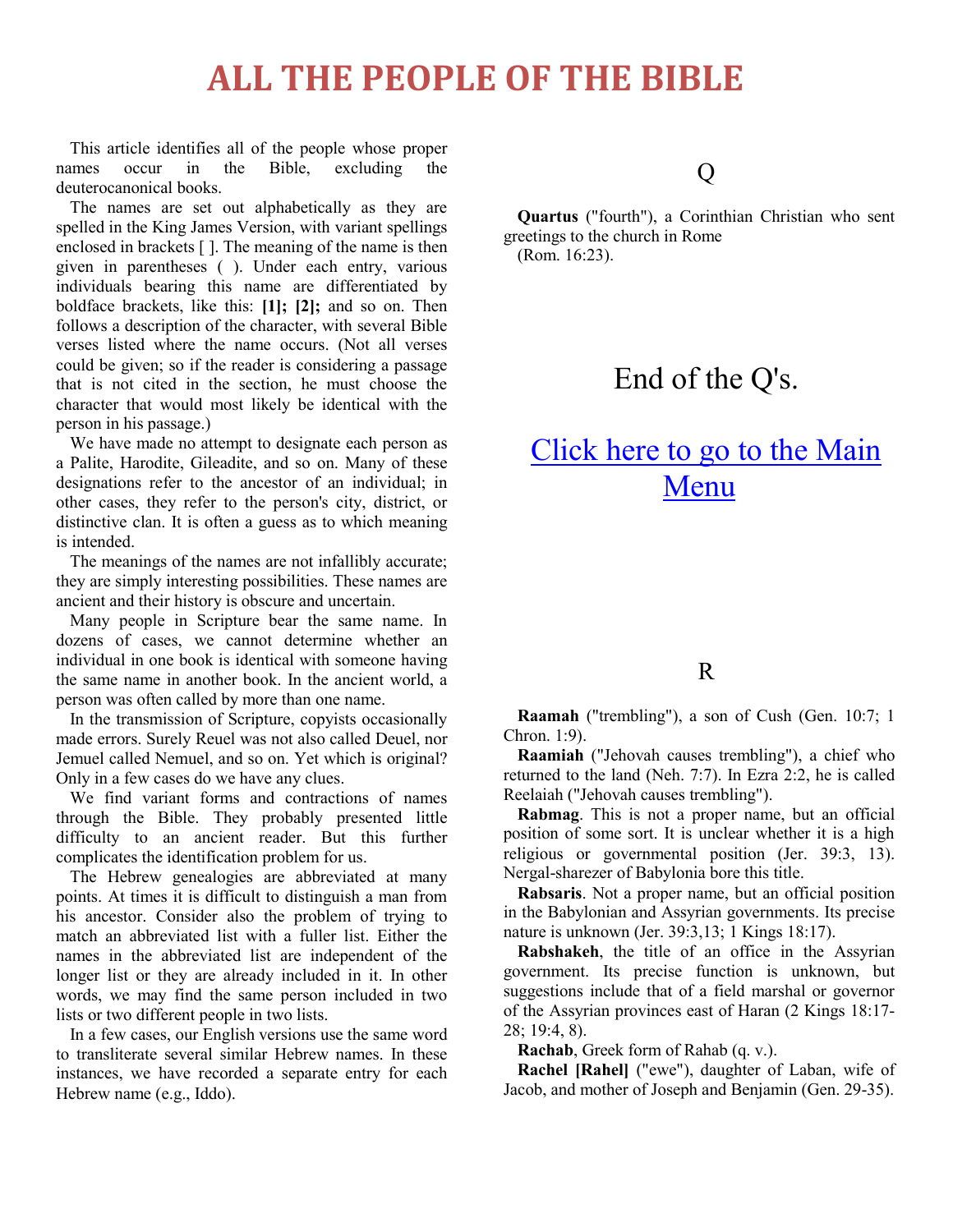## **ALL THE PEOPLE OF THE BIBLE**

**Raddai** ("Jehovah subdues" or "beating down"), brother of David (l Chron. 2: 14).

**Ragau**, Greek form of Reu (q.v.).

**Raguel**. *See* Jethro.

**Rahab [Rachab]** ("broad"), the harlot of Jericho who helped the Hebrew spies and who became an ancestor of Christ (Josh. 2:1-21; 6:17-25; Matt. 1:5).

**Raham** ("pity; love"), a descendant of Caleb (l Chron.  $2:44$ ).

**Rahel**. *See* Rachel.

**Rakem** ("friendship"), a descendant of Manasseh (1 Chron. 7: 16).

**Ram [Aram]** ("exalted''). **[1]** An ancestor of David and of Christ (Ruth 4: 19; Matt. 1:3-4; Luke 3:33). **[2]** Son of Jerahmeel of Judah (1 Chron. 2:27). **[3]** Head of the family of Elihu (Job 32:2).

**Ramiah** ("Jehovah is high"), one who married a foreign wife during the Exile (Ezra 10:25).

**Ramoth** ("heights"), one who had taken a foreign wife (Ezra 10:29).

**Rapha [Rephaiah]** ("fearful"). **[1]** The fifth son of Benjamin (1 Chron. 8:2). He is called Rephaiah in 1 Chronicles 9:43. **[2]** A descendant of King Saul (I Chron. 8:37).

**Raphu** ("feared; one healed"), father of a spy sent into Canaan (Num. 13:9).

**Reaia [Reaiah]** ("Jehovah sees"). **[1]** A descendant of Reuben (I Chron. 5:5). **[2]** One whose descendants returned from the Exile (Ezra 2:47; Neb. 7:50). **[3]** A descendant of Judah (l Chron. 4:2); perhaps the same as Haroeh (l Chron. 2:52). Reba ("fourth part"; "sprout"; or "off-spring"), one of the Midianite chieftains slain by the Israelites under Moses (Num. 31:8; Josh. 13:21).

**Rebecca**, Greek form of Rebekah (q. v.).

**Rebekah [Rebecca]** ("flattering"), wife of Isaac and mother of Jacob and Esau (Gen .. 22:23; 24-28).

**Rechab** ("companionship"). **[1]** A descendant of Benjamin who murdered Ish-bosheth (2 Sam. 4:2, 5-9). **[2]** Founder of a tribe called Rechabites (2 Kings 10:15; Jer. 35). **[3]** A descendant of Hemath (l Chron. 2:55). **[4]** One who helped to build the wall of Jerusalem (Neh. 3: 14).

**Reelaiah**. *See* Raamiah.

**Regem** ("friendship"), a descendant of Caleb (2 Chron. 2:47). *See* Regem-melech.

**Regem-melech** ("royal friend"), a messenger sent out by some Jews. Some authorities do not take this as a proper name but read: "...Sherezer, the friend of the king" (Zech. 7:2).

**Rehabiah** ("Jehovah is a widener"), eldest son of Eliezer, son of Moses (1 Chron. 23:17; 24:21).

**Rehob**·("width''). **[1]** Father of Hadadezer, king of Zobah (2 Sam. 8:3, 12). **[2]** A Levite who sealed the covenant (Neh, 10:11).



**Tomb of Rachel**. This is the traditional spot where Jacob erected a pillar to mark the tomb of his wife Rachel, who died near Bethlehem (Gen. 35:19-20). Today, this small building commemorates the site.

**Rehoboam [Roboam]** ("freer of the people"), the son of Solomon; when he was king, ten tribes revolted from him and he set up the southern kingdom of Judah (1 Kings 11:43; 12; 14). He was an ancestor of Christ (Matt. 1:7).

**Rehum [Nehum]** ("pity"). **[1]** A chief man that returned from Exile with Zerubbabel (Ezra 2:2; Neh. 12:3). He is called Nehum ("comfort") in Nehemiah 7:7. **[2]** A chancellor of Artaxerxes (Ezra 4:8, 17). **[3]** A Levite who helped to repair the wall of Jerusalem (Neh. 3:17). **[4]** One who sealed the covenant (Neh. 10:25).

**Rei** ("friendly"), a friend of David (l Kings 1:8).

**Rekem** ("friendship"). **[1]** A Midianite king slain by the Israelites (Num. 31:8; Josh. 13:21). **[2]** A son of Hebron (l Chron. 2:43-44).

**Remaliah** ("Jehovah increases" or "whom Jehovah has adorned"), father of Pekah (2 Kings 15:25-37). This is perhaps not a proper name, but a slur on Pekah's impoverished background.

**Rephael** ("God has healed"), firstborn son of Obededom and tabernacle gatekeeper (l Chron. 26:7).

**Rephah** ("healing; support"), a descendant of Ephraim (1 Chron. 7:25).

**Rephaiah** (" Jehovah is healing"). **[1]** Head of a family of the house of David (l Chron. 3:21). **[2]** A captain of Simeon (l Chron. 4:42). **[3]** A son of Tola (l Chron. 7:2). **[4]** One who helped to rebuild the wall of Jerusalem (Neh. 3:9). **[5]** *See* Rapha [1].

**Resheph** (the name of a Canaanite deity; meaning unknown), a descendant of Ephraim (1 Chron. 7:25).